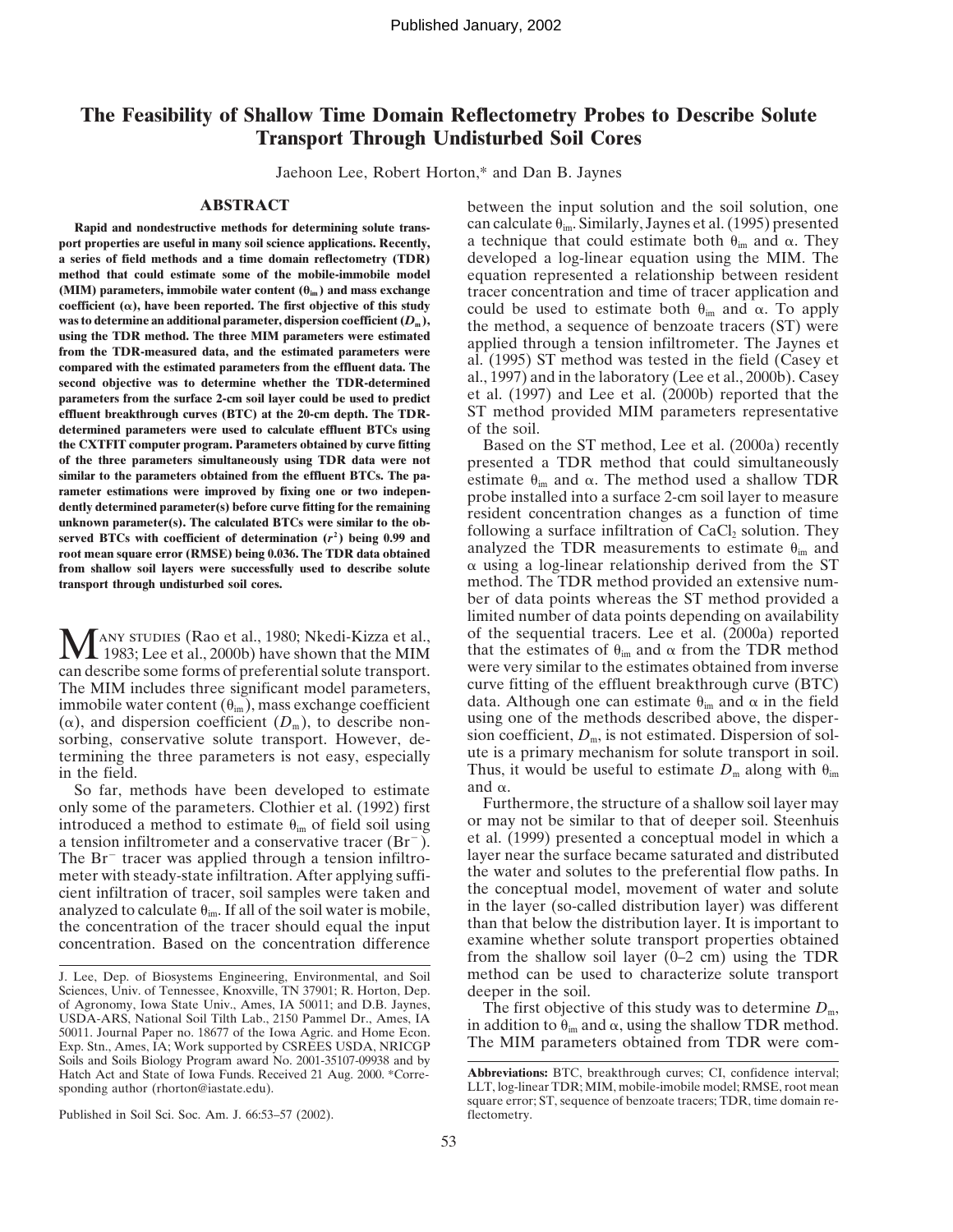

tive was to test whether the three parameters obtained The MIM analytical solutions from CXTFIT were used to from the shallow (0–2 cm) soil layer could be used to calculate effluent BTCs. The predicted BTCs were generated predict effluent BTCs at a deeper depth 20 cm. The using MIM parameters estimated from the TDR method. predict effluent BTCs at a deeper depth, 20 cm. The using MIM parameters estimated from the TDR method.<br>TDR determined parameters were used in a simulation These calculated BTCs were compared with the observed TDR determined parameters were used in a simulation These calculated BTCs were compared with the observed study to predict effluent BTCs for comparison with the effluent BTC. Two quantitative measures, coefficient of deter observed effluent BTCs. The second objective is an approach to evaluate not only parameters individually but<br>proach to evaluate not only parameters individually but<br>mott et al., 1985), were used to evaluate the predicted to evaluate the usefulness of the set of parameters to predict solute behavior. **RESULTS AND DISCUSSION**

two-rod, 2-mm diam. and 80-mm long TDR probe was in-<br>stalled diagonally from the surface to a depth of 2 cm. Soil dent concentration increased relatively quickly at the disturbance was minimized by installing the TDR probe diago- beginning of the experiment. As the mobile domain was

the TDR probe measured the average bulk soil electrical conductivity of the top 2-cm layer of soil. In this paper, the dispersion coefficient,  $D_m$ , in addition to  $\theta_{im}$  and  $\alpha$ , was estimated using the data from the TDR method (Lee et al., 2000a). Inverse curve fitting with the CXTFIT (Toride et al., 1999) program of the resident concentration BTCs from the TDR method was done. The depth for the curve fitting in CXTFIT was set at 1 cm, which was the average depth of the sampling volume (0–2 cm) of the TDR probe. The collected effluent samples of  $CaCl<sub>2</sub>$  were also analyzed to determine the three parameters using CXTFIT. The TDR determined parameters were compared with the parameters estimated from curve fitting the effluent data.

### **Predicting Effluent Breakthrough Curves**

A computer simulation study was conducted to study the feasibility of using the estimated MIM parameters obtained from TDR to predict solute transport through the soil columns. TDR data from the surface 2-cm soil layer were used to deter-**Fig. 1. The relative resident conentrations,**  $C(t)/C_0$ **, obtained from** mine MIM parameters which were used to predict effluent the shallow (0- to 2-cm soil layer) time domain reflectometry probe  $BTCs$  for the 20-cm soil c the shallow (0- to 2-cm soil layer) time domain reflectometry probe<br>for the 20-cm soil columns. The simulation study focuses<br>for three soil columns. The x-axis is based on the 2-cm sampling<br>layer.<br>in contrast to the direct cuses on individual comparison of the parameters. By comparing the TDR-derived predicted BTCs with the observed BTCs, pared with the parameters estimated from the observed<br>effluent BTCs for the same soil cores. The second objec-<br>rameters obtained from the TDR technique.

**MATERIALS AND METHODS** Figure 1 shows the relative resident concentration values,  $C(t)/C_0$ , obtained from TDR for 0- to 2-cm soil **Parameter Determination** layer. The resident concentrations increased relatively quickly at the beginning of the tracer application and Data from Lee et al. (2000a) were used in this study. Briefly,<br>Lee et al. (2000a) used three 20-cm long by 12-cm diam.<br>undisturbed saturated soil cores. The soil was Nicollet silt loam<br>(fine-loamy, mixed, superactive, mesi nally instead of horizontally. Lee et al. (2000a) assumed that replaced with input tracer, tracer in the mobile domain

|  | Table 1. Comparison of parameter estimates from the TDR method and from the effluent data. |  |  |  |  |  |  |  |  |  |  |  |  |
|--|--------------------------------------------------------------------------------------------|--|--|--|--|--|--|--|--|--|--|--|--|
|--|--------------------------------------------------------------------------------------------|--|--|--|--|--|--|--|--|--|--|--|--|

|          |                                               |                  | <b>TDR</b>        |                                             |                                            |  |  |  |
|----------|-----------------------------------------------|------------------|-------------------|---------------------------------------------|--------------------------------------------|--|--|--|
|          |                                               | <b>Effluent</b>  | $3-fit$           | <b>Clothier</b><br>$\theta_{\rm im}$ -fixed | Lee<br>$\alpha$ , $\theta_{\rm im}$ -fixed |  |  |  |
| Column A | $\theta_{\rm im}/\theta$                      | $0.39 \pm 0.02$  | $0.15 \pm 0.03$   | $0.24\dagger$                               | $0.31 \pm 0.01$ #                          |  |  |  |
|          | $\alpha$ , h <sup>-1</sup>                    | $0.02 \pm 0.006$ | $0.001 \pm 0.001$ | $0.01 \pm 0.003$                            | $0.01 \pm 0.001$                           |  |  |  |
| Column B | $D_{\rm m}$ , cm <sup>2</sup> h <sup>-1</sup> | $100 \pm 15.2$   | $182 \pm 32.2$    | $176 \pm 14.1$                              | $82 \pm 19.6$                              |  |  |  |
|          | $\theta_{\rm im}/\theta$                      | $0.28 \pm 0.01$  | $0.17 \pm 0.02$   | $0.20 +$                                    | $0.32 \pm 0.01$                            |  |  |  |
|          | $\alpha$ , $h^{-1}$                           | $0.01 \pm 0.004$ | $0.001 \pm 0.001$ | $0.001 \pm 0.007$                           | $0.03 \pm 0.001$                           |  |  |  |
| Column C | $D_m$ , cm <sup>2</sup> h <sup>-1</sup>       | $102 \pm 5.8$    | $275 \pm 36.2$    | $256 \pm 22.8$                              | $151 \pm 28.6$                             |  |  |  |
|          | $\theta_{\rm im}/\theta$                      | $0.35 \pm 0.01$  | $0.13 \pm 0.02$   | $0.14\dagger$                               | $0.30 \pm 0.01$                            |  |  |  |
|          | $\alpha$ , h <sup>-1</sup>                    | $0.07 \pm 0.008$ | $0.002 \pm 0.002$ | $0.003 \pm 0.001$                           | $0.04 \pm 0.001$                           |  |  |  |
|          | $D_m$ , cm <sup>2</sup> h <sup>-1</sup>       | $141 \pm 6.8$    | $278 \pm 25.9$    | $268 \pm 17.9$                              | $129 \pm 24.9$                             |  |  |  |

**† Parameters are determined using the Clothier et al. (1992) method.**

**‡ Parameters are determined using the log-linear TDR (Lee et al., 2000a) method.**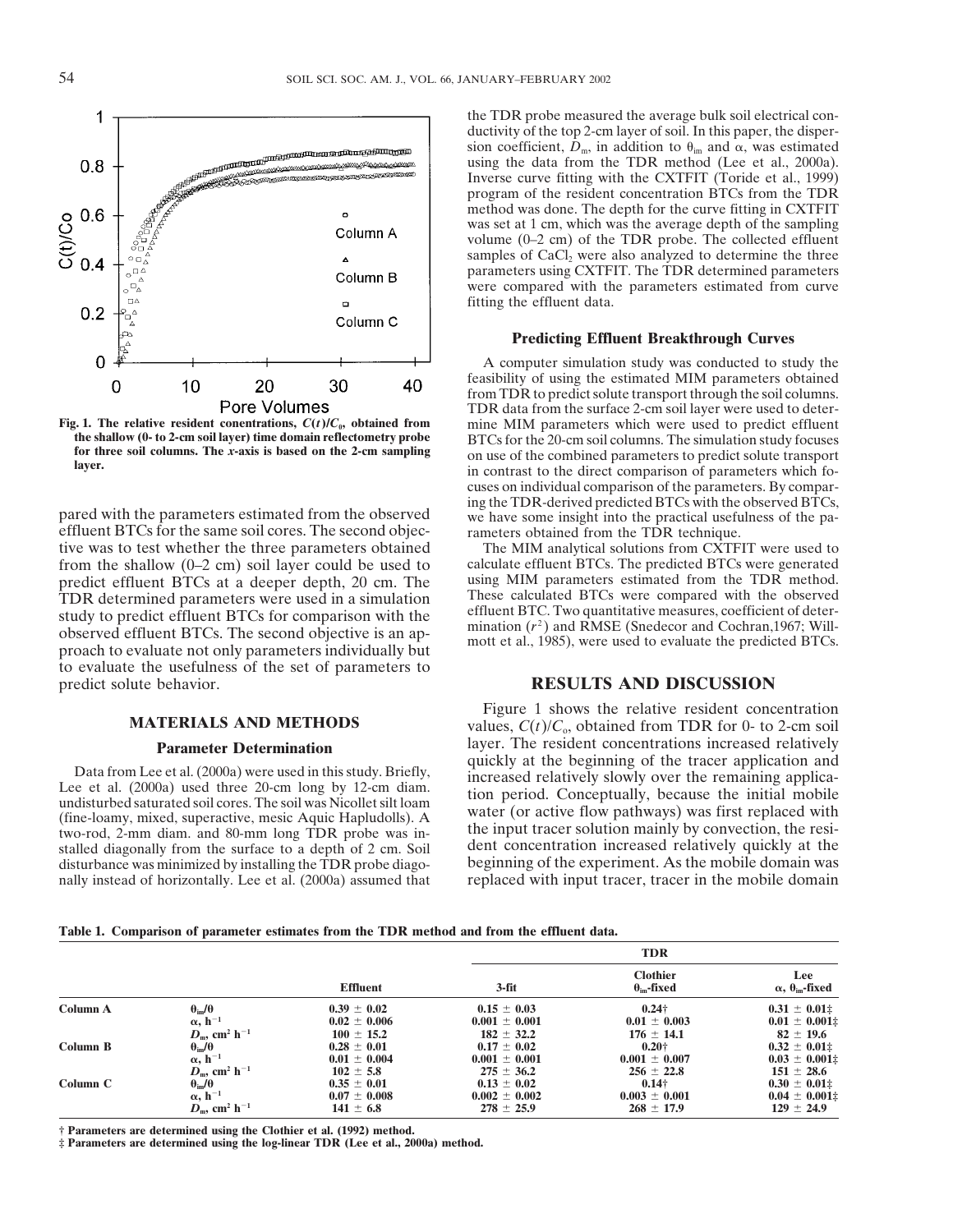diffused over time into the immobile water domain (or relatively nonactive flow pathways). The diffusion process was relatively slow compared with the convection process.

The relative resident concentrations from the soil extracts ranged from 0.76 to 0.86 after applying 40 pore volumes of input solution. Because the relative resident concentrations from the soil extracts were less than one, some of the water-filled pore spaces were not replaced with input solution, indicating the presence of an immobile water domain. Thus, incorrectly assuming complete replacement of the soil water with input solution after 40 pore volumes of application would result in a 14 to 24% error in maximum relative resident concentration.

## **Comparison of the Parameter Values from the TDR Method and from the Effluent Data**

The estimated MIM parameters from the effluent data and from the TDR method for the three soil columns are shown in Table 1. The estimates marked "3-fit" are obtained from curve fitting of TDR-measured resident concentrations. The 95% confidence intervals (CI) from CXTFIT are reported as well. The estimated immobile water fractions  $(\theta_{im}/\theta)$  obtained from the TDR method were lower than the  $\theta_{\rm im}/\theta$  from the effluent data. The means of  $\theta_{\rm im}/\theta$  from the TDR method and from the effluent data were 0.15 and 0.34, respectively. The estimated  $\alpha$  values from the TDR method were lower than the estimates from the effluent data. The means of  $\alpha$  (h<sup>-1</sup>) from the TDR method and from the effluent data were 0.001 and 0.03, respectively. The means of  $D_m$  (cm<sup>2</sup> h<sup>-1</sup>) from the TDR method and from the effluent data were 223 and 114, respectively. For all three soil columns, the parameter estimates from the TDR method were not similar to the parameter estimates from the effluent data.

Note that the  $C(t)/C_0$  values from the TDR method were from the surface 2-cm soil layer where the analytical solution in CXTFIT was sensitive to the surface boundary condition. Hence, small experimental errors boundary condition. Hence, small experimental errors<br>leading to slight changes in the measurements in the **Fig. 2.** The predicted effluent breakthrough curves (BTCs) are plotsurface 2-cm soil layer could cause relatively large devia-<br> **the along the observed BTCs for the three soil columns. The pre-**<br> **dicted BTCs are generated using the estimated parameters shown** tions of fitted parameters. In this case, it would be desir-<br> **dicted BTCs are generated using the estimated parameters shown**<br> **in Table 1. Analytical solutions of the mobile-immobile model from** able to estimate one or two of the parameter(s) and fix<br>the parameter(s) before using inverse curve fitting to<br>the parameter(s) before using inverse curve fitting to determine the remaining unknown parameter(s). By fix- sampling. Both methods used the data obtained from ing  $\theta_{\rm im}$  or  $\alpha$ , the inverse curve fitting could be used to all three parameters. Thus, for each soil core,  $\theta_{im}$  was estimated using Clothier et al. (1992) method. Immobile concentrations of the soil samples taken after infiltrating. determine  $\alpha$  and  $D_m$ . Similarly,  $\theta_{im}$  and  $\alpha$  were estimated "Lee  $\alpha$ " both the Clothier et al. (1992) and Lee et al. (2000a) methods did not require any additional experiments or

the shallow TDR method. Table 1 shows the Clothier solve for only one or two parameter(s) rather than for and LLT determined  $\theta_{im}$  or  $\alpha$  values along with other all three parameters. Thus, for each soil core,  $\theta_{im}$  was a setimated parameters. In the "Clothier  $\theta_{im}$ and LLT determined  $\theta_{im}$  or  $\alpha$  values along with other estimated using Clothier et al. (1992) method. Immobile umn, the  $\theta_{\rm im}/\theta$  estimates from the Clothier et al. (1992) water content was determined based on the resident method were not within the 95% CI of the  $\theta_{\rm in}/\theta$ method were not within the 95% CI of the  $\theta_{\rm im}/\theta$  estimates from the effluent data. The estimated  $\alpha$  and  $D_m$ CaCl<sub>2</sub> solution (Clothier et al., 1992). The  $\theta_{im}$  was then by fixing the separately determined  $\theta_{im}/\theta$  were also not fixed during the inverse curve fitting of the TDR data to similar to the estimates from the efflue similar to the estimates from the effluent data. In the ,  $\theta_{\rm im}$ -fixed" column, the  $\theta_{\rm im}/\theta$  and  $\alpha$  estimates from using the Lee et al. (2000a) log-linear TDR method the LLT method were similar to the estimates from (LLT method) so that the two parameters could be fixed the observed effluent data although the CIs did not for the inverse curve fitting of the TDR data. Note that encompass each other. The  $D<sub>m</sub>$  estimates obtained after fixing both  $\theta_{\rm im}/\theta$  and  $\alpha$  were similar to the estimates obtained from observed effluent data. Overall, the pa-

3 O 1  $\overline{2}$  $\overline{\mathbf{A}}$ Effluent Concentration (C/C<sub>o</sub>)  $1.0$  $0.8$  $0.6$  $0.4$  $0.2$ **Column B**  $0.0$  $\mathbf 1$  $\mathbf{2}$ 3 4  $\bf{0}$  $1.0$ Relative  $0.8$  $0.6$  $0.4$  $0.2$ Column C  $0.0$  $\bf{0}$  $\mathbf{2}$ 3 4 1

 $1.0$ 

 $0.8$ 

 $0.6$ 

 $0.4$ 

 $0.2$ 

 $0.0$ 

Ó

Observed

Column A

 $3 - fit$  $- \alpha, \theta_{\text{im}}$ - fixed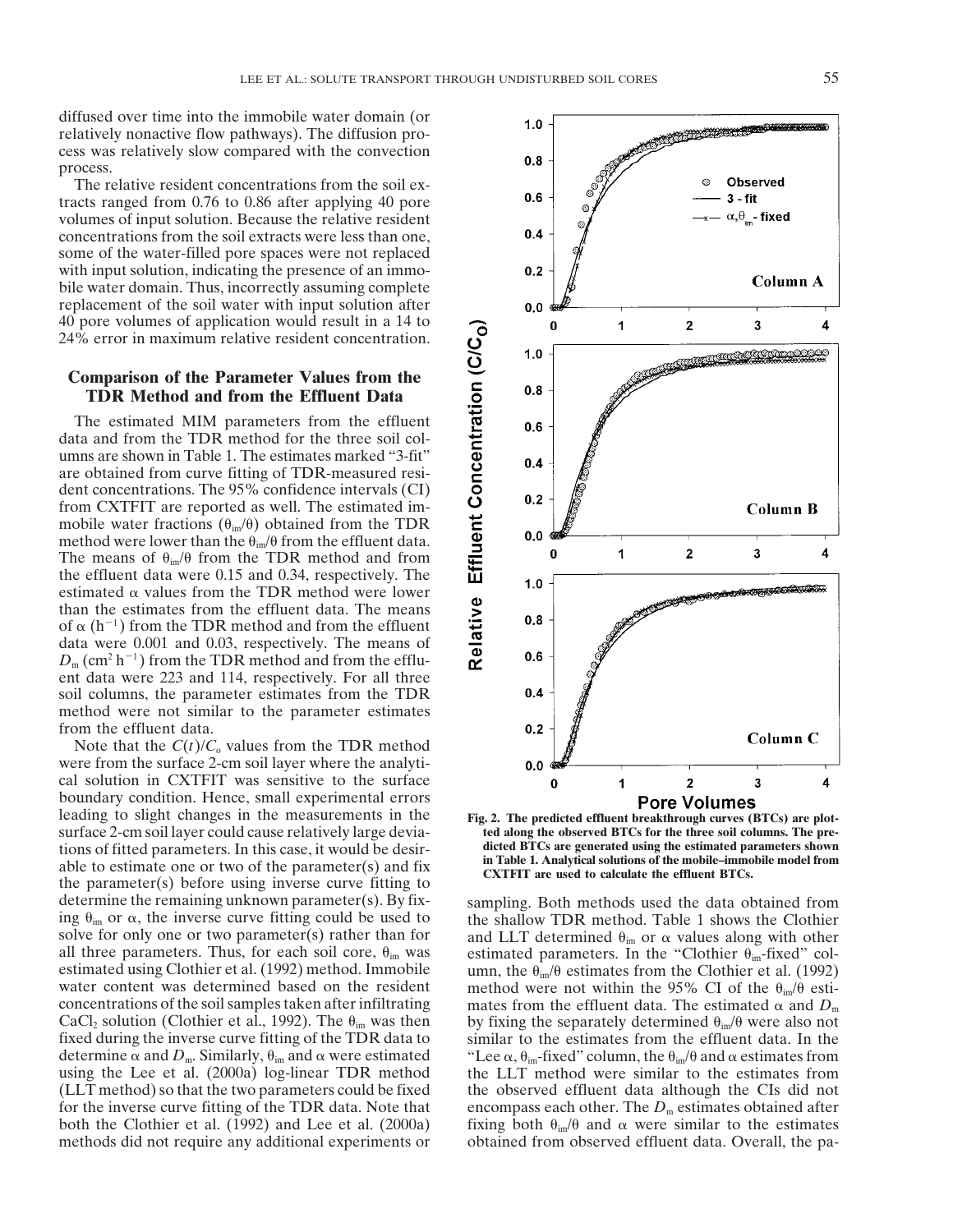|                                            |             | Column A       | Column B   | Column C   | Average    |
|--------------------------------------------|-------------|----------------|------------|------------|------------|
| <b>Effluent fitted</b>                     |             | 0.992          | 0.999      | 0.999      | 0.997      |
|                                            | <b>RMSE</b> | $0.013(1.0)$ † | 0.009(1.0) | 0.006(1.0) | 0.009(1.0) |
| $3-fit$                                    |             | 0.978          | 0.984      | 0.988      | 0.983      |
|                                            | <b>RMSE</b> | 0.046(3.5)     | 0.047(5.2) | 0.028(4.7) | 0.041(4.6) |
| Clothier $\theta_{\rm im}$ -fixed          |             | 0.981          | 0.985      | 0.987      | 0.984      |
|                                            | <b>RMSE</b> | 0.038(2.9)     | 0.046(5.1) | 0.027(4.5) | 0.037(4.1) |
| Lee $\alpha$ , $\theta_{\text{im}}$ -fixed |             | 0.993          | 0.995      | 0.998      | 0.995      |
|                                            | <b>RMSE</b> | 0.034(2.6)     | 0.035(3.9) | 0.019(3.2) | 0.029(3.2) |

Table 2. Coefficient of determination, r<sup>2</sup>, and root mean square error (RMSE) for the effluent fitted and the calculated breakthrough **curves (BTC).**

**† The ratios of the calculated RMSE to the RMSE from the fitted effluent data.**

rameter estimates obtained by "Lee  $\alpha$ ,  $\theta_{im}$ -fixed" seemed

To test whether the information from the shallow soil<br>could be used to predict chemical transport in the whole<br>soil column, the set of TDR determined parameters<br>from the surface 2-cm soil layer (Table 1) were used to<br>predi BTC marked "3-fit" used  $\alpha$ ,  $\theta_{\text{im}}$ , and  $D_{\text{m}}$  values obtained from fitting three parameters simultaneously. The BTC **CONCLUSIONS** marked " $\alpha$ ,  $\theta_{\text{im}}$  fixed" used the MIM parameters in the "Lee  $\alpha$ ,  $\theta_{\text{im}}$ -fixed" column in Table 1. The predicted  $\alpha$ BTCs using parameters in the "Clothier  $\theta_{\text{im}}$ -fixed" col- umn in Table 1 were very similar to the predicted BTCs umn in Table 1 were very similar to the predicted BTCs<br>marked "3-fit". For clarity, "Clothier  $\theta_{\text{im}}$ -fixed" BTCs<br>are not shown in Fig. 2. For all three soil cores, the<br>coefficient. A simulation study showed that the p BTCs ranged from 0.98 to 0.99 indicating the accuracy eate solute transport. of the inverse curve fitting and predictions. RMSE for both the effluent fitted BTCs and the calculated BTCs<br>are shown in Table 2. The average RMSEs for the efflu-<br> $\begin{bmatrix} R & R \end{bmatrix}$ enter and Harbor Casey, F.X.M., S.D. Logsdon, R. Horton, and D.B. Jaynes. 1997.<br>
ent fitted BTCs were lower than those for the calculated<br>
BTCs. The average RMSEs for the effluent fitted and<br>
soil. Soil Sci. Soc. Am. J. 61 BTCs. The average RMSEs for the effluent fitted and calculated BTCs were 0.009 and 0.036, respectively. The Clothier, B.E., M.B. Kirkham, and J.E. McLean. 1992. In situ measure-<br>ratios of the predicted BTCs to the observed BTCs ments of the effective transport volume for so ratios of the predicted BTCs to the observed BTCs ments of the effective transport volume for solute moving through<br>for RMSE were also calculated (Table 2). The average soil. Soil Sci. Soc. Am. J. 56:733–736.<br>RMSE ratio o  $\alpha$ ,  $\theta_{\text{im}}$ -fixed" predicted BTCs to observed BTCs were coefficient. Soil Sci. Soc. Am. J. 59:352-356. 4.6, 4.1, and 3.2, respectively. The results implied that Lee, J., R. Horton, and D.B. Jaynes. 2000a. A time domain reflectome-<br>the parameter estimates obtained from fixing one or typerathed to measure immobile water conte the parameter estimates obtained from fixing one or<br>two parameters made better predictions of effluent<br>BTCs than did the 3-fit estimates. The predictions were<br>the best when "Lee  $\alpha$ ,  $\theta_{\text{im}}$ -fixed" parameters were use the best when "Lee  $\alpha$ ,  $\theta_{\text{im}}$ -fixed" parameters were used. studies. Soil Sci. Soc. Am. J. 64:492-498.

tions and effluent data for a set of soil columns. They<br>tested the MIM by evaluating the model's success in<br>predicting resident tracer concentrations from parame-<br>Rao, P.S.C., D.E. Rolston, R.E. Jessup, and J.M. Davidson.

rameter estimates obtained by "Lee  $\alpha$ ,  $\theta_{im}$ -fixed" seemed ters fitted to effluent BTCs and vice versa. They re-<br>the most representative of effluent-determined pa-<br>ported that predicting effluent data using resident c ported that predicting effluent data using resident conrameters. centrations seemed to work better than predicting resident concentrations using effluent data. We again **Comparison of the Predicted and Observed** note that the predicted effluent BTCs were obtained **Breakthrough Curves** from the surface 2-cm soil layer and resident concentra-<br>tions, whereas the measured effluent BTCs represented

A simple TDR method designed to estimate  $\theta_{im}$  and  $\alpha$  was further evaluated for determining dispersion coefficient,  $D_m$ , in addition to  $\theta_{im}$  and  $\alpha$ . For the inverse

- 
- 
- 
- 
- 
- Lee et al. (2000b) observed both resident concentra- Nkedi-Kizza, P., J.W. Biggar, M.Th. van Genuchten, P.J. Wierenga,
	- Rao, P.S.C., D.E. Rolston, R.E. Jessup, and J.M. Davidson. 1980.